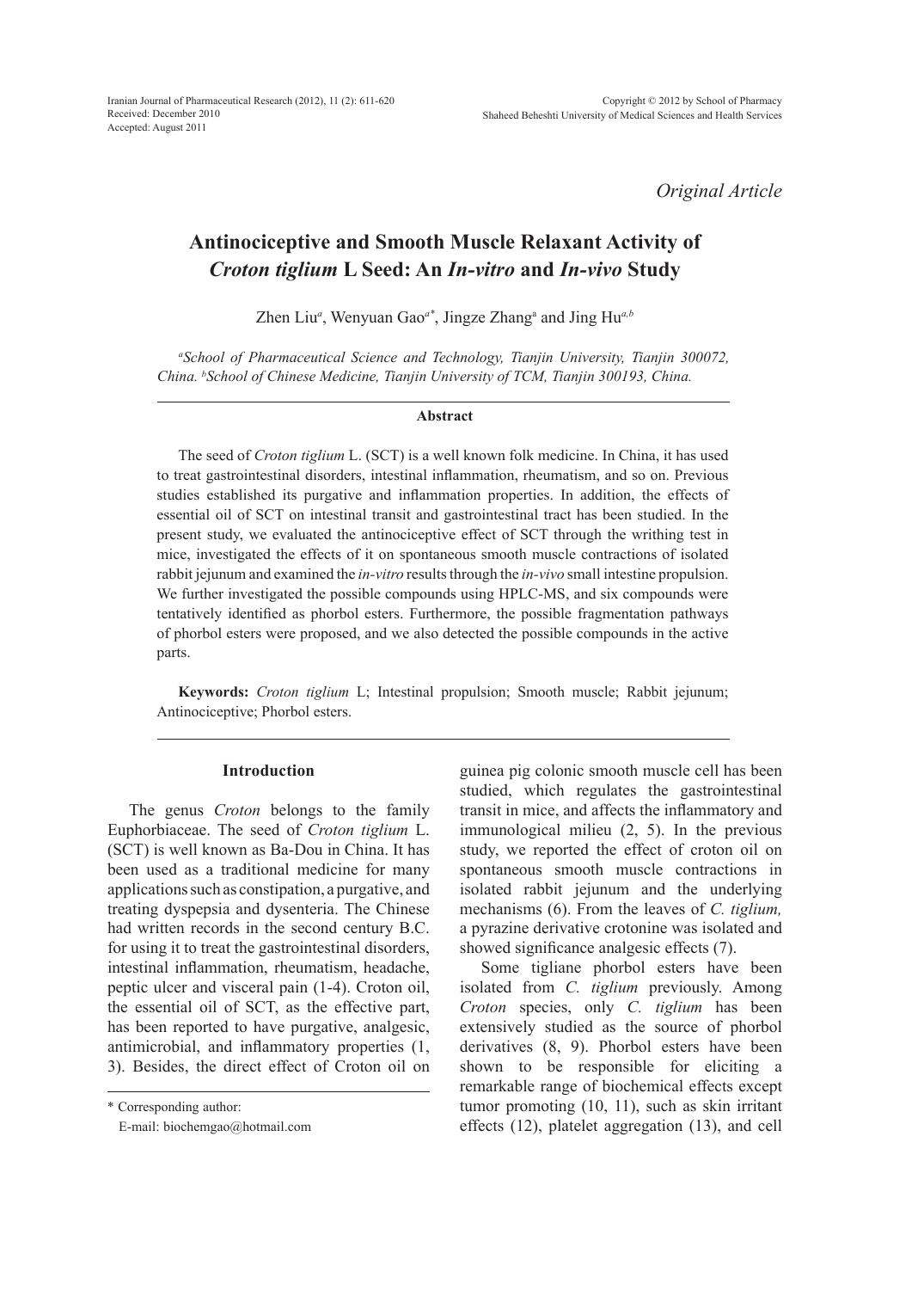differentiation (14). Although the ability of these compounds to promote tumors presents the potential limitation of their utility, it should be stressed that there are many phorbol esters that exert the profound beneficial biological effects without tumorigenesis. 12-O-tigloylphorbol-13 decanoate isolated from croton oil demonstrated antileukemia activity against the P-388 leukemia in mice (15). Eight phorbol esters isolated from the *C. tiglium* have the ability to inhibit an HIVinduced cytopathic effect on MT-4 cells (16). The most investigated activity of the phorbol esters is their binding and activation of protein kinase C (PKC), which plays a critical role in signal transduction pathway and regulates the cell growth and differentiation (17, 18). PKC isoforms are distributed in the small intestine and involved in modifying the functions of intestinal muscle including the generation of slow, sustained contraction of smooth muscle cells through  $Ca^{2+}$  influx, as shown through the experiments using phorbol esters and isozymespecific blockade (19, 20). Our previous study proved quite consistent with this (6).

The commonly used models of analgesia contain thermal stimulation, electrical stimulating method, mechanical irritation and chemical stimulus. With different models, there can be differences in the analgesic effects of selected drugs; some trends can be identified (21-22). The writhing test is an experimental model used for the screening of drugs with analgesic activity, based on the irritation caused after the intraperitoneal injection of 0.6% acetic acid. This injection can produce the peritoneal inflammation characterized through the contraction of abdominal muscles accompanying an extension of the forelimbs and elongation of the body. This writhing response is considered to be a visceral inflammatory pain model, and in this way, this acid causes the release of algesic mediators such as bradykinin, prostaglandins, histamine and 5-hydroxytryptamine. Additionally, although this test was a nonspecific model (*e.g*. anticholinergic and antihistaminic and other agents show activity in this test), it is widely used for analgesic screening and involves local peritoneal receptors (23).

So in the present study, we examined the antinociceptive effects of SCT in acetic acidinduced writhing in mice, and investigated the active fraction of SCT on spontaneous smooth muscle contraction in isolated rabbit jejunum. By the results of the muscle contraction, we tested the effect of SCT on intestinal propulsion in mice using the charcoal method. The effective compounds of SCT and the possible fragmentation of phorbol esters are also described in this assay.

### **Experimental**

## *Plant materials and animals*

The seed of *C. tiglium* was provided by Tianjin Lerentang Pharmaceutical Factory (Tianjin, China) and identified by Professor Wenyuan Gao from School of Pharmaceutical Science and Technology, Tianjin University, China. The voucher specimen (voucher No. BD070701) are available in the herbarium of Research Center of Tianjin Zhongxin Pharmaceuticals.

Adult male and female New Zealand white rabbit (2.0-2.5 kg) were obtained from Laboratory Animal Center of Peking University (Beijing, China). All animals were housed at the Experimental Animal Center of Tianjin Medical University (Tianjin, China) and kept under standard environmental conditions. Animals had free access to water, but food was withdrawn 24 h before the experiments. KM mice (18-22 g) were housed in plastic cages, with food and tap water available *ad libitum*, in the colony room. The animals submitted to oral administration of the extract or drugs were fasted for 24 h.

Animals' experiments were performed with the approval of the Institutional Animals Care and Use Committee of China, and institutional guidelines for animal welfare and experimental conduct were followed.

# *Reagents and chemicals*

HPLC-grade acetonitrile was from Merck (Darmstadt, Germany). Acetylcholine (Ach), Hexamethonium, Methoctramine, and 4-Diphenylacetoxy-N-methylpiperiding methiodide (4-DAMP) were purchased from Sigma (St. Louis, MO, USA ) and Verapamil Hydrochloride Injection was obtained from Hefeng Co., Ltd. (Shanghai, China). Atropine sulphate injection and Noradrenaline Bitartrate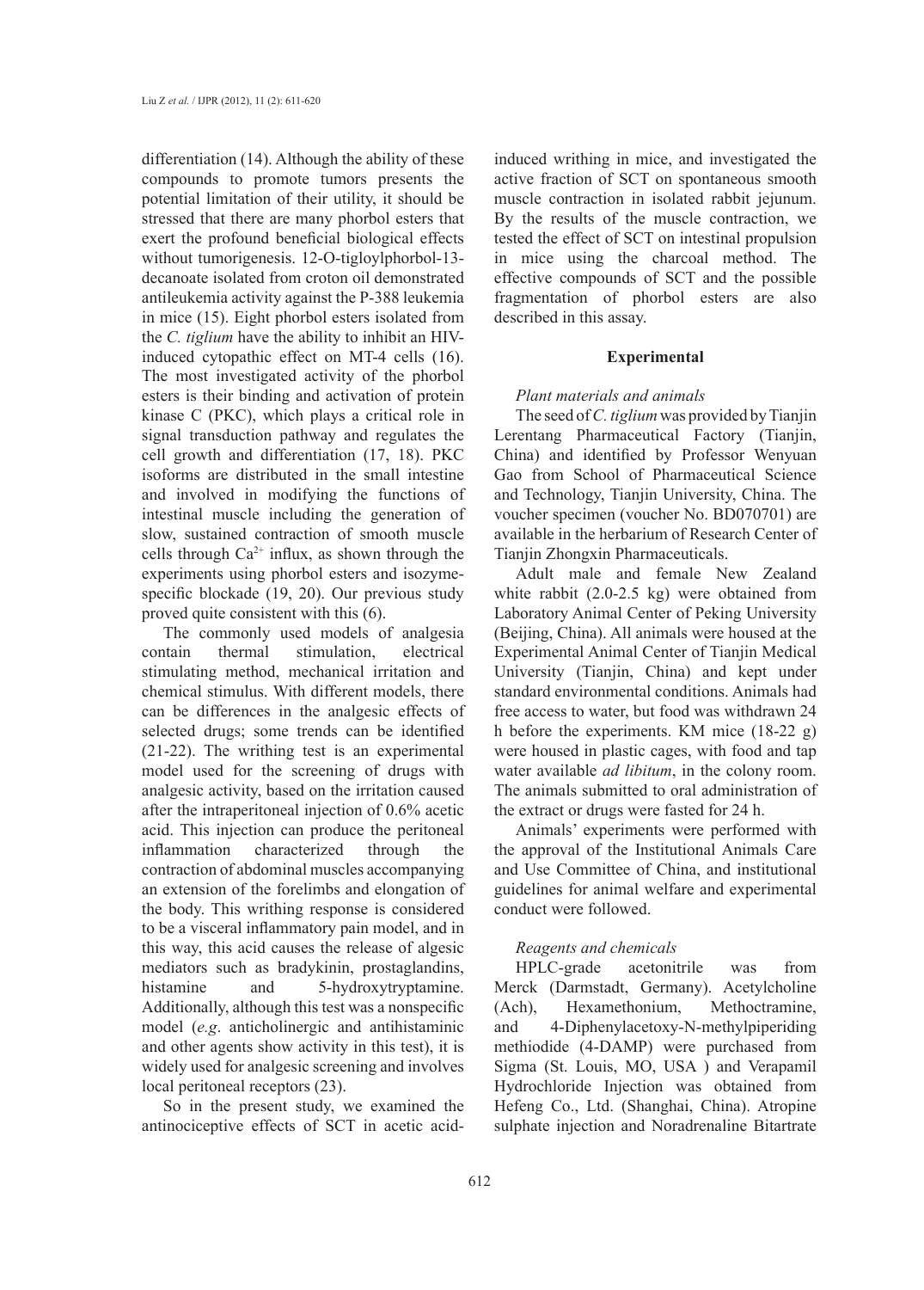| NO.          | Compound                             | Molecular formula | $M+H$ <sup>+</sup> or<br>$[M+Na]^+$ m/z | $^+$ [Fragment ions of [M+H] <sup>+</sup> or [M+Na] |
|--------------|--------------------------------------|-------------------|-----------------------------------------|-----------------------------------------------------|
|              | Deoxyphorbol acetate methylbutanoate | $C_{27}H_{38}O_7$ | 475.1                                   | 265.1, 293.0, 277.0, 311.0, 355.3                   |
| $\mathbf{2}$ | Phorbol acetate methylbutenoate      | $C_{27}H_{36}O_8$ | 489.2                                   | 265.1, 293.0, 311.2, 389.3, 429.3                   |
| 3            | Deoxyphorbol acetate methylbutenoate | $C_{27}H_{36}O_7$ | 473.0                                   | 265.1, 293.1, 311.2, 391.0                          |
| 4            | Phorbol methylbutanoate isobutyrate  | $C_{29}H_{42}O_8$ | 519.6                                   | 265.1, 293.0, 311.0                                 |
| 5            | Phorbol decanoate acetate            | $C_{32}H_{48}O_8$ | 583.3                                   | 265.1, 269.0, 293.1, 311.1, 501.8                   |
| 6            | Phorbol acetate butyrate             | $C_{26}H_{36}O_8$ | 499.1                                   | 265.0, 293.1, 311.2, 417.3                          |

Table 1. Possible compounds from SCTp and SCTe by HPLC-ESI(+)/MS<sup>n</sup>.

were supplied by Jinhui amino Co., Ltd. (Tianjin, China). Other chemicals were of the highest grade available.

### *Extraction of the seed of C. tiglium*

SCT (2 Kg) was extracted with methanol  $(10L \times 3)$  under reflux for 3 h. The methanol extracts (SCTm) were combined and evaporated under reduced pressure in a rotary evaporator to give an oily residue (250 g), with a yield of 12.5%. The residue was suspended in aqueous and extracted with petroleum ether, ethyl acetate and normal butanol. The extracted solutions were respectively evaporated under reduced pressure to give P.E. parts (SCTp) (167 g), EtOAc parts (SCTe) (8 g), *n*-BuOH parts (44 g) and  $H_2O$  fraction (8 g). Croton oil was the same as previously reported (6).

# *Writhing test*

This test was done using the method described by Koster *et al*. (25). Seventy male and female KM mice were used in this experiment and they were divided equally into ten groups. Mice were pretreated as follows: Group 1 (Control group), water solution (10 mL/Kg, p.o*.*); Group (2-7), SCTm (25, 50, 100, 200, 250, 300 mg/Kg, p.o*.*); Group 8, SCTp (20 mg/Kg, p.o*.*); Group 9, SCTe (20 mg/Kg, p.o*.*); Group10, Aspirin (100 mg/Kg, p.o*.*). All substances were administered 60 min before the intraperitoneal acetic acid injection  $(0.6\%, 0.1 \text{ mL}/10 \text{ g}, \text{ IP})$  and the number of writhes was counted for the following 30 min. All the doses of the different parts were based on the data showed in the previous paper (6).

## *Tissue preparation*

Thirty-six rabbits were sacrificed using a

blow on the head. After a laparotomy incision, a portion of the jejunum was removed and placed in an oxygenated Tyrode's solution (composition in mM: NaCl 136.9, CaCl<sub>2</sub> 1.8, KCl 2.7, MgCl<sub>2</sub> 1.1, NaHCO<sub>3</sub> 11.9, NaH<sub>2</sub>PO<sub>4</sub> 0.4, and glucose 5.6,  $pH = 7.4$ ). Respective five segments of jejunum 2 cm in length were mounted in a 10 mL organ bath containing Tyrode's solution that was bubbled with a 95%  $O_2$  and 5%  $CO_2$  gas mixture and the temperature was held at 37°С (6).

## *Contractile activity of smooth muscle*

Each segment was allowed to equilibrate in the bath for 50 min to obtain a regular spontaneous activity. An initial load of 1 g was applied to each of the tissue and was kept constantly throughout the experiment. The muscle tension, measured with a force transducer (Model JH-2, Beijing, China), was displayed on a multichannel recorder (HV-4, Taimeng, China) and monitored with a Biology BL-410 computer. Then, the following experiments were performed.

Croton oil, SCTm, SCTp and SCTe were separately prepared as 40 mg/mL stock solution in 0.5% tween-80 and additional dilutions were made with distilled water. A single concentration of them (20, 60, 80, 100, 200 μg/mL) was added to the organ bath., *n*-BuOH parts and H2 O fraction were prepared as 0.5 g/mL stock solution in 0.5% tween-80 and additional dilutions were made with distilled water. The end concentrations were 0.1, 0.5, 1.0, 2.0 and 4.0 mg/mL. In this experiment, each dose that was designed according to the prepared experiment that displayed a turning point used six tissue preparations.

The average peak intensity, tension and frequency of contractions occurred before (5 min)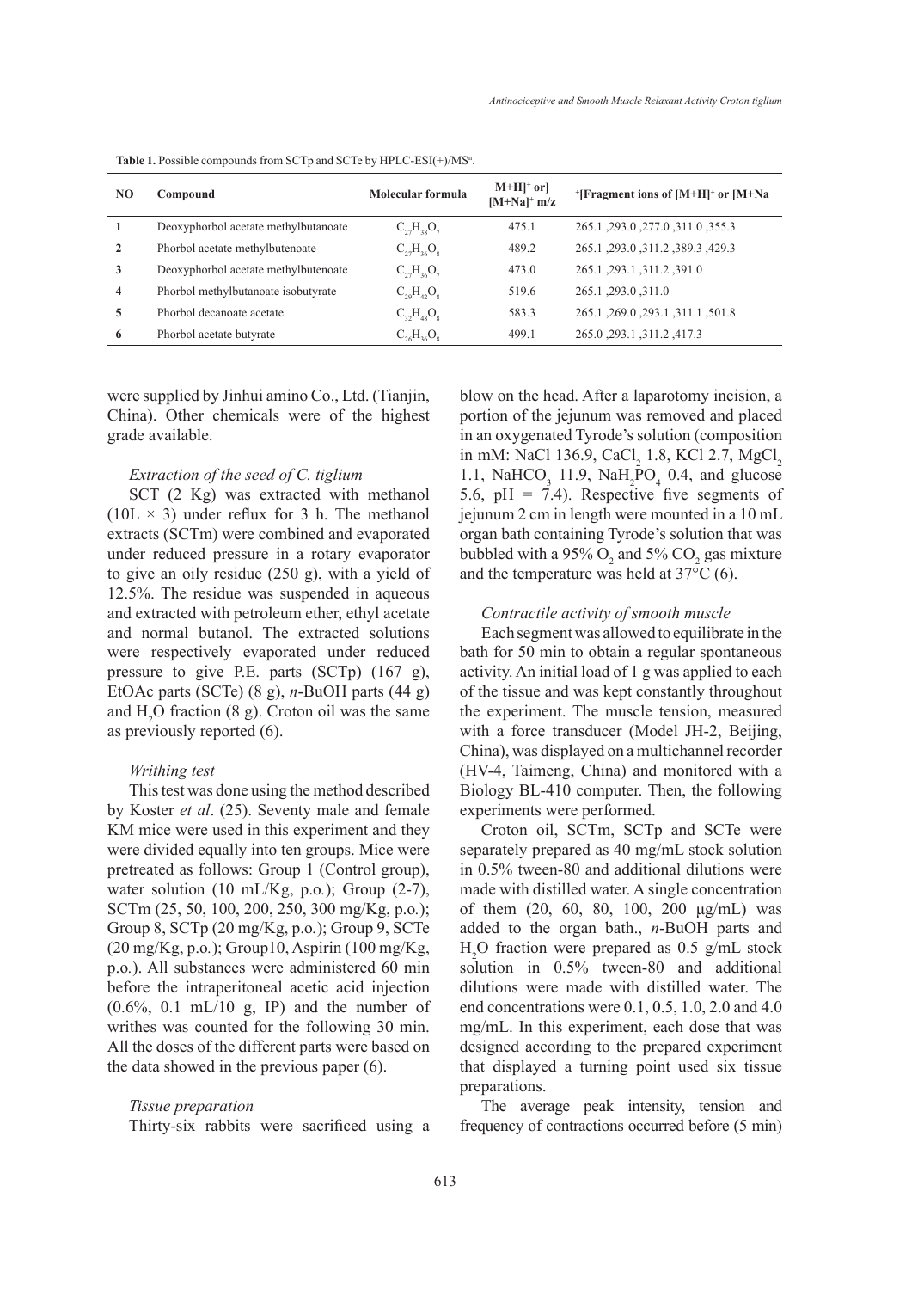|                  | Dose $(mg/Kg)$ | Acetic acid-induced writhing test |                              |  |
|------------------|----------------|-----------------------------------|------------------------------|--|
| Treatment        |                | Number of writhes (30 min)        | Inhibition $(\%)$            |  |
| Vehicle $(p.o.)$ | ۰              | 24.5±                             | $\qquad \qquad \blacksquare$ |  |
|                  | 25             | 20.5±                             | 16.3%                        |  |
|                  | 50             | $17.0\pm$                         | 30.6%                        |  |
|                  | 100            | 13.3 <sub>±</sub>                 | 45.7%                        |  |
| SCTm(p.o.)       | 200            | 21.7 <sub>±</sub>                 | 11.4%                        |  |
|                  | 250            | 23.3 <sup>±</sup>                 | $1.2\%$                      |  |
|                  | 300            | 23.8 <sub>±</sub>                 | 2.9%                         |  |
| SCTe(p.o.)       | 20             | 15.5±                             | 36.7%                        |  |
| SCTp(p.o.)       | 20             | 15.2 <sub>±</sub>                 | 38.0%                        |  |
| Aspirin (p.o.)   | 100            | $8.1\pm$                          | 80.0%                        |  |

**Table 2.** Effects of SCT extract on acetic acid-induced abdominal writhing in mice.

Values represent the mean ± SEM of 7 mice.\* Significantly different from control group: p < 0.05.\*\* Significantly different from control group: p < 0.01.

and after (5 min) administration of each drug were determined. Relative changes of drug-induced contractile responses to the basal levels (before the treatment of drugs) were calculated as percentage.

# *Small intestinal propulsion*

The effect of SCT on intestinal propulsion in KM mice was tested using the charcoal method (26). Fifty male and female KM mice were fasted for 12 h but allowed free access to water. The animals were randomly allotted into five groups of ten animals per group. Group 1 was administered with distilled water (10 mL/ Kg, p.o.) using orogastric cannula. Group 2 was pretreated with *C. tiglium* (200 mg/Kg, p.o.). Group 3 was pretreated with SCTm (50 mg/ Kg, p.o.) while group 4 and 5 received SCTp  $(20 \text{ mg/Kg}, \text{ p.o.})$  and SCTe  $(10 \text{ mg/Kg}, \text{ p.o.})$ , respectively. Thirty minutes after the treatment with the extract, each mouse was administered with 0.2 mL of standard charcoal meal (5% activated charcoal suspended in 10% gum acacia) orally. The mice were killed 30 min later through cervical dislocation, and the small intestine was rapidly dissected out and placed on a clean surface. The small intestine was carefully inspected and the distance traversed using the charcoal meal from the pylorus was measured for both the control and treated groups. For each group, the results were expressed as percentage of the distance traveled from the pylorus to the caecum (27).

# *HPLC-MS and ESI-MSn of P.E. parts and EtOAc parts of C. tiglium*

SCTp and SCTe were analyzed through high-pressure liquid chromatograms (HPLC) mass spectrometer (MS). Briefly, the extracts were analyzed via HPLC-mass spectrometer using HPLC (Agilent technologies 1200 series Diode Array detector) with an ion-trap ESImass spectrometer. Samples were injected into a Kromasil RP-C<sub>18</sub> column (4 mm×250 mm). The column was equilibrated in water (solution A) and elution of the components was achieved by increasing the concentration of solution B (100% acetonitrile) from 5 to 95% in 60 min at a flow rate of 0.8 mL/min. The molecular masses of the peaks were determined from electro-spray ionization mass spectra using multiply-charged ion profile.

The Agilent HPLC-MS system contains a survey or auto-sampling system, interfaced to an ion-trap mass spectrometer via an electrospray ion source. Source setting used for analysis the extracts were: nebulizer gas flow, 30.00 psi; dry gas flow, 8.00 L/min; capillary temperature, 350°C; Nitrogen (> 99.99%) and He (> 99.99%) were used as sheath and damping gas, respectively.

The full scan of ions ranging from m/z 100 to 1,000 in the positive ion mode was carried out. The fragment ions were obtained for both  $MS<sup>2</sup>$ and MS<sup>3</sup> experiments. Analyses were conducted at ambient temperature and the data were operated on the Xcalibur software.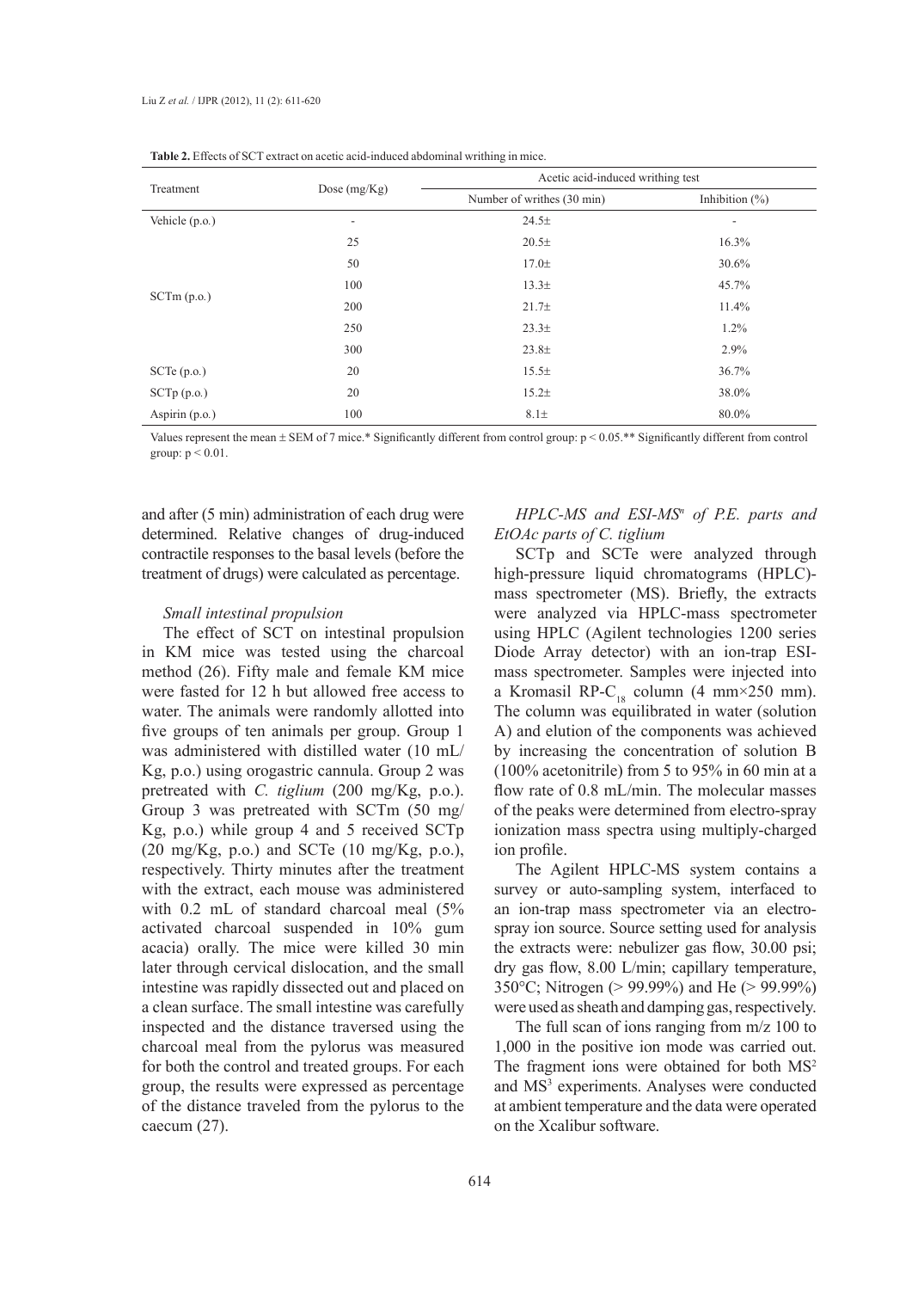| <b>Table 3.</b> Effects of SCT extracts on small intestine propulsion in mice ( $\chi \pm s$ , n = 10). |                |      |  |  |
|---------------------------------------------------------------------------------------------------------|----------------|------|--|--|
| <b>Treatment</b>                                                                                        | Dose $(mg/kg)$ | Tran |  |  |

| <b>Treatment</b> | Dose $(mg/kg)$ | Transversed (%)      |
|------------------|----------------|----------------------|
| Control          | ۰              | $57.94 \pm 10.82$    |
| <b>SCT</b>       | 200            | $75.06 \pm 10.53$ ** |
| SCTm             | 50             | $77.62 \pm 12.98$ ** |
| SCTp             | 20             | $83.23 \pm 10.72$ ** |
| <b>SCTe</b>      | 10             | $100.00 \pm 0.00$ ** |

\* Significantly different from control group: p < 0.05.\*\* Significantly different from control group: p < 0.01.

### *Statistical analysis*

Data were expressed as mean ± SEM with *n* denoting the number of tested tissue preparations. SPSS 15.0 (for Windows) was used to analyze the data. Student's t-test was used to analyze and compare the results between the groups while a one-way ANOVA was used to compare the results among the groups. Differences were considered statistically significant if  $p < 0.05$ .

# **Results and Discussion**

# *The result of writhing test in mice*

In the writhing test in mice, SCTm at doses of 25, 50 and 100 mg/Kg, inhibited the frequencyinduced abdominal constrictions with acetic acid in a dose-dependent manner and results were statistically significant (Table 2). The results obtained for SCTm, SCTp and SCTe were similarly and all showed weak analgesic effect when compared to aspirin (positive control, 100 mg/Kg, 80.0%). The oral pre-treatment of mice with SCTm (100 mg/Kg), SCTp (20 mg/Kg) and SCTe (20 mg/Kg) resulted in a 45.7%, 38.0% and 36.7% inhibition of the abdominal writhing, respectively.

# *Effects of the different parts of C. tiglium on spontaneous smooth muscle contractions*

The method used in the experiment is the same as previously reported (6). We observed that the action of SCTm was concord with that of Croton oil, but with a better effect in muscle contraction. SCTp and SCTe increased the activity of muscle contraction, and the tendency of the effect was the same as SCTm, which at the low concentrations, concentration-dependency increased the amplitude and tension of muscle contractions and at high concentration, it decreased the intensity and tension of muscle contractions. In addition, they suppressed the frequency of muscle contractions in a concentrationdependent manner. At the concentrations of 40 μg/mL, SCTe reached the maximum, whereas, SCTp and SCTm reached the maximum at the concentrations of 60 μg/mL and 80 μg/mL (Figure 1). However, *n*-BuOH parts and  $H_2O$ fraction decreased this effect.

## *Effect on small intestine propulsion*

For testing the results of SCT in muscle contraction *in-vitro*, we examined the effect on small intestinal propulsion *in-vivo*. In control animals, at 30 min after the intragastric administration, the charcoal meal transversed 57.94% of the total length of the small intestine (Table 3). SCT, SCTm, SCTp and SCTe promoted small intestinal transit progressively  $(75.06-100.00\%, p < 0.01)$ . This result consisted with the result *in-vitro* testing.

# *Possible compounds and fragmentation pathways of phorbol esters of SCTp and SCTe*

Six compounds speculated in SCTp and SCTe were summarized in Table 1 by HPLC- $ESI(+)$ -MS. From the fragment ions of phorbol esters and the reported (28), as shown in Figure 2, two fragmentation pathways were proposed. The main fragments in the compounds were m/z  $311(C_{20}O_3H_{23})$ , 293 and 265, which was loss three molecules of water or organic acid (ROOH). In Figure 3, the fragmentation pathways of compound deoxyphorbol acetate methylbutanoate and phorbol acetate methylbutenoate were shown.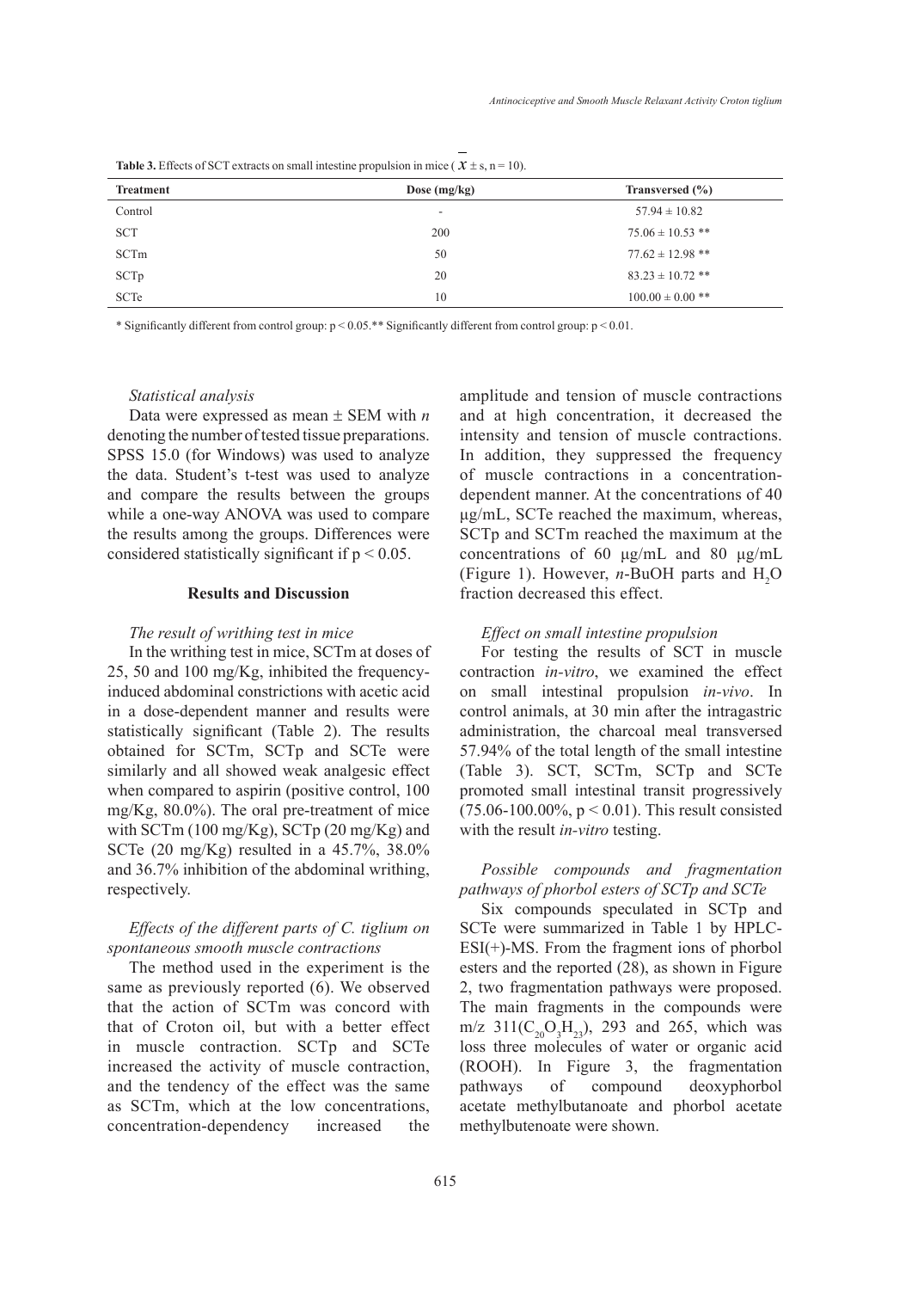

Figure 1. Representative intensity (A) and tension (B) or Frequency (C) on the smooth muscle contractions in isolated rabbit jejunum induced by SCTm, SCTp and SCTe with five different doses (0-0.2 mg/mL). The dates were measured by isometric force transducers before (5 min) and after (5 min) treatment of each parts. Each point represents mean  $\pm$  SEM. of six tissues (n = 6).  $\degree$  p < 0.05 $\degree$ , p < 0.01 compared to the corresponding values of basal contractility.

### **Conclusion**

In the present study, we evaluated the antinociceptive effect of SCT through the writhing test in mice, investigated the effects of it on spontaneous smooth muscle contractions of isolated rabbit jejunum, and examined the results *in-vitro* through the small intestine propulsion *invivo* and the possible compounds were detected in the active parts.

Acetic acid-induced writhing is a standard, simple, and sensitive test for measuring analgesia and has long been used as a screening tool for the assessment of analgesic or anti-inflammatory properties of plant extracts and natural products. It has been suggested that acetic acid acts by

releasing endogenous mediators that stimulate the nociceptive neurons (29). In the present writhing test, there was a little reduction in writhing for the groups treated with SCTm, SCTp and SCTe; the inhibition were lower than 50% (Table 2). Although an analgesic pyrazine derivative isolated from the leaves of *C. tiglium* could remarkably inhibit the acetic acidinduced abdominal writhing in mice (7). From the results, SCT may decrease the abdominal pain in some traditional Chinese prescription, such as Wei-Chang-An-Wan (30). However, in this model, it is postulated that the abdominal constriction response is induced through local peritoneal receptor activation and involves prostanoids mediator (31). Additionally, an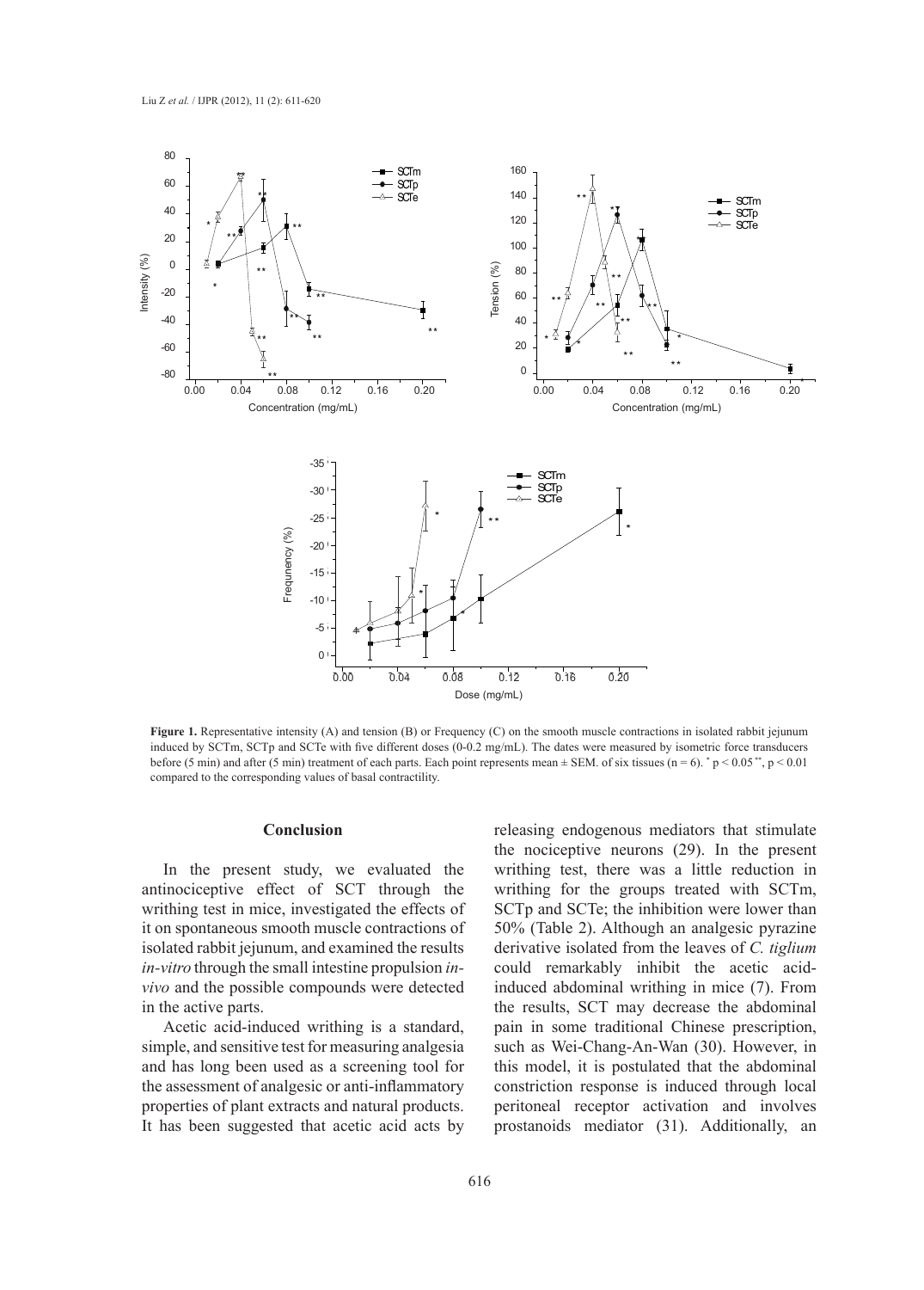

Figure 2. Proposed fragmentation pathways and characteristic ions of Phorbol esters: (1) phorbol 12,13-diesters; (II) Deoxy phorbol-13,20-diesters.

important disadvantage of this model is that the other classes of drugs can reveal the effect, such as adrenergic antagonists and muscle relaxants, favoring possible false positive results (21). Due to these reasons, the results from the writhing test should be for further investigation with other tests, such as hot plate test and formalin test.

In our previous work, it was demonstrated

that Croton oil possessed spasmogenic and spasmolytic properties and the regulatory effects of Croton oil on gastrointestinal motility were mediated via the activation of M<sub>3</sub> muscarinic receptor and  $Ca^{2+}$  influx through L-type  $Ca^{2+}$ channel (6). In this experiment, the effect of Croton oil and SCTm on smooth muscle contractions was compared. Through further investigated,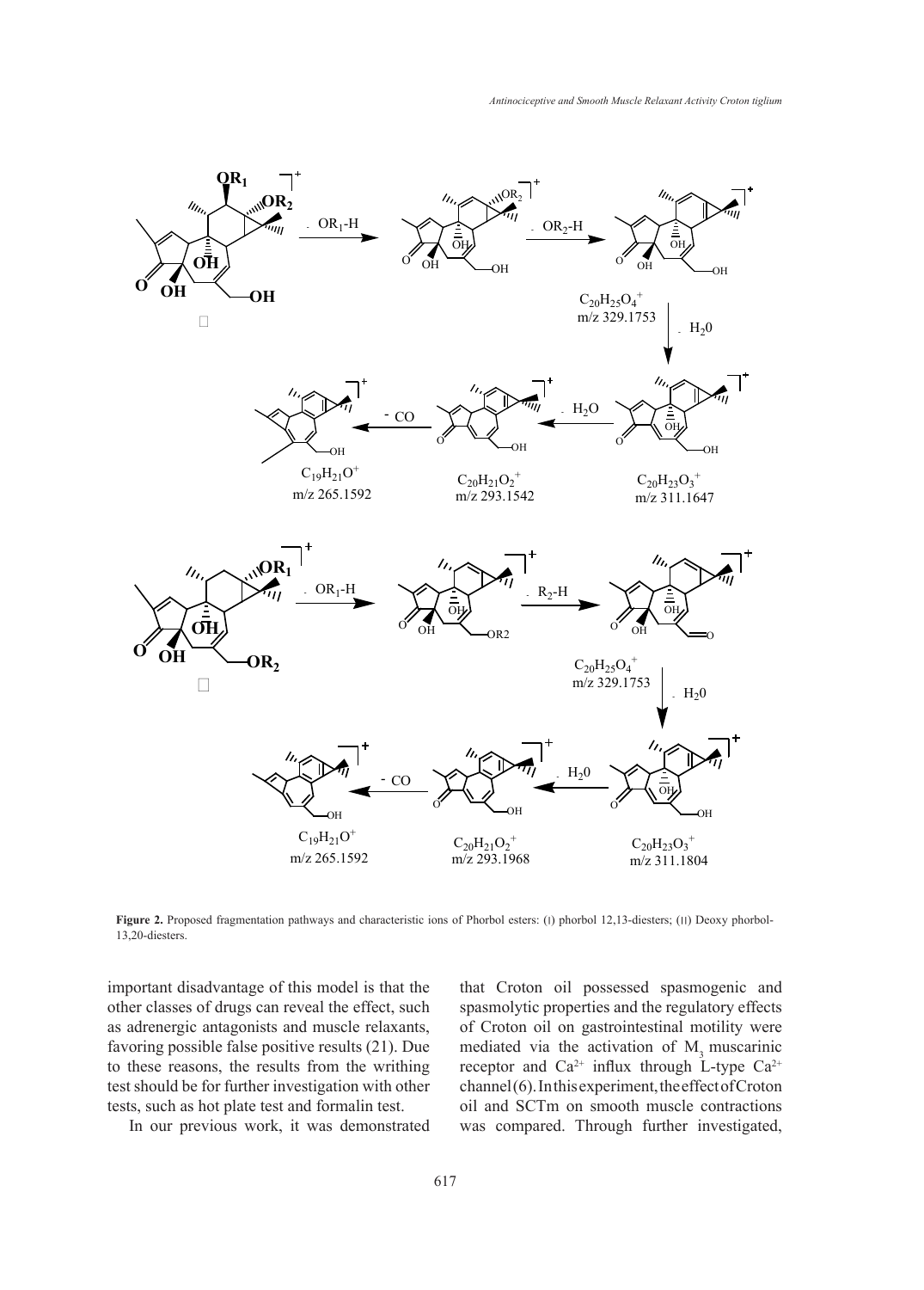

**Figure 3.** Proposed fragmentation pathways and characteristic ions of compound 1 and compound 2.

the different parts of SCTm and both of SCTp and SCTe parts showed contract intestinal tissue, and conversely,  $n$ -BuOH parts and  $H_2O$  fraction had the action of relaxing intestinal tissue. These findings suggested that *C. tiglium* itself possess

a biphasic action. SCTp and SCTe had the same effect on gastrointestinal motility as Croton oil, which possessed spasmogenic properties at low concentration (0-0.06 or 0-0.04 mg/mL) and spasmolytic properties at high concentration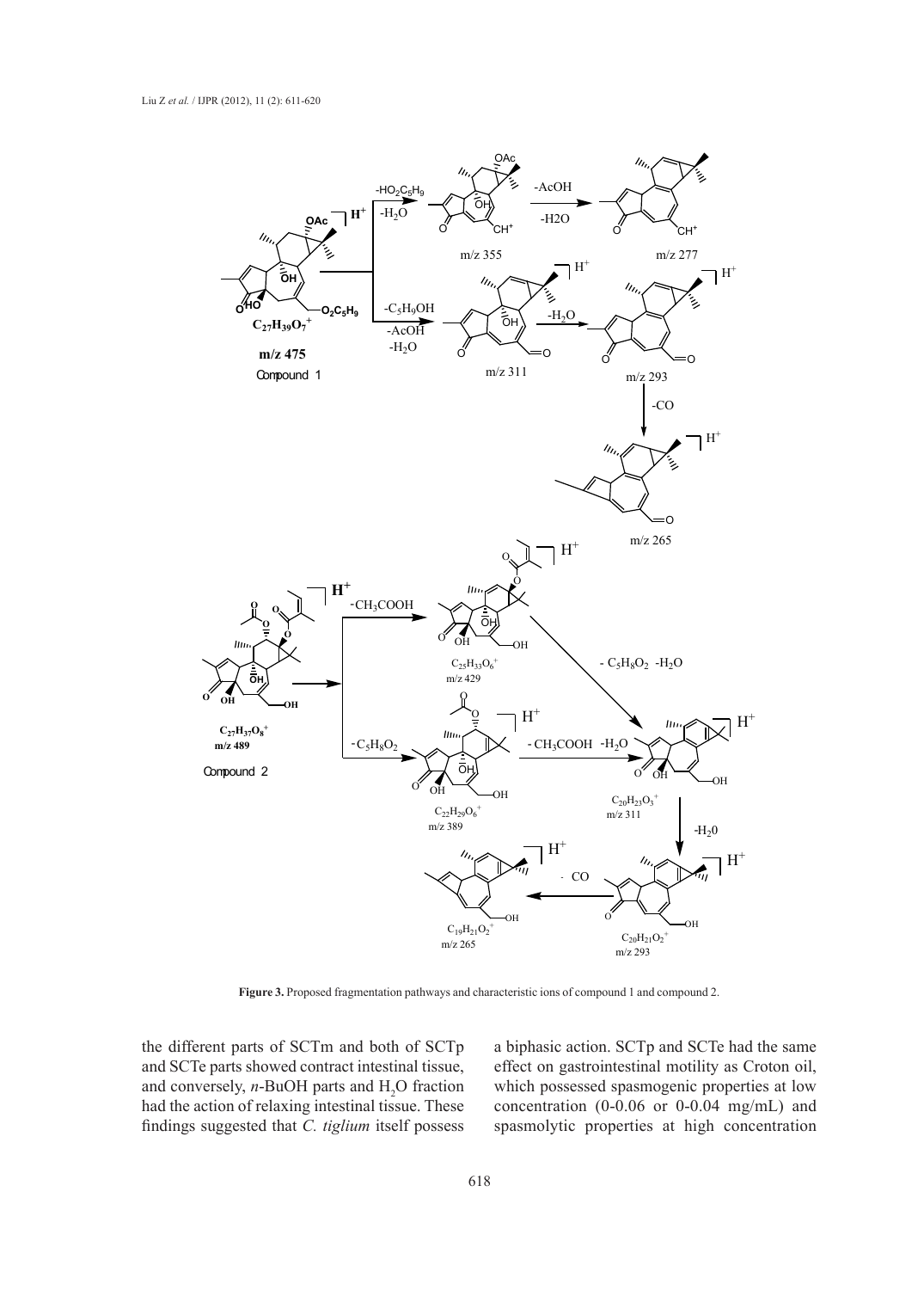(0.06-0.1 or 0.04-0.06 mg/mL). In the *in-vivo* study, SCTm at dose of 50, 100 and 200 mg/ Kg increased the intestine propulsion in a dosedependent manner, however, at dose of 200, 400 and 800 mg/Kg, the inhibitions of the intestinal propulsion were lower (data was not shown). SCTp and SCTe exhibited higher increasing in the intestinal propulsion (Table 3). Both of *in-vitro* and *in-vivo* results suggested that *C. tiglium* possessed spasmogenic and spasmolytic properties at different doses, and SCTp and SCTe were the active parts. So in the following work, we proposed the possible compounds in SCTp and SCTe by LC-MS.

It was reported that phorbol esters were the main active compounds in *C. tiglium*, and they were known as the activator of protein kinase C (PKC). PKC activation mediated various signaling pathways critical for the formation, regulation, and maintenance of the gastrointestinal tract (32). Phorbol esters could induce rapid, sustained contraction in smooth muscle cells isolated from guinea pig intestine and the contraction of phorbol was related to  $Ca^{2+}$  (19, 20). The mechanism of Croton oil induced contraction was mediated via  $Ca<sup>2</sup>$ +influx through L-type  $Ca<sup>2+</sup>$  channel (6). So, the active compounds for *C. tiglium* induced muscle contraction in isolated rabbit jejunum maybe phorbol esters.

By HPLC-ESI-MS/MS, six compounds (Table 1) were speculated from the SCTp and SCTe of *C. tiglium*. In Figure 2, we proposed the possible fragmentation pathways of phorbol esters. The characteristic fragment ions were m/z 311, 293 and 265. In LC-MS, side chains of phorbol esters such as fatty acid and  $H_2O$  could be eliminated to give a stable fragment ion. To obtain a similarly stable fragment ion, only two esters/hydroxyl groups of deoxyphorbol esters were eliminated as free acid or water. The fragment ions of phorbol esters in the MS-MS mode were m/z  $311\rightarrow 293$ , and a characteristic elimination of 28 u (-CO) from the fragment m/z 293 could be observed, thus, m/z 293  $\rightarrow$ 265 could be detected (28).

In conclusion, the effects of muscle contraction and analgesic of SCT extracts both *in-vitro* and *in-vivo* were investigated and the compounds were analyzed in this experimental study. The results demonstrated that SCTp and SCTe could contract the smooth muscle and six phorbol esters were detected from them. However, the chemical compounds and the exact mechanisms of contraction must be further investigated.

#### **Acknowledgment**

The work was supported by a grant from Modernization of Traditional Chinese Herbs of Tianjin, China (No. 05ZHGCGX01000).

#### **References**

- (1) Qiu HX. *Flora of China*. Science Press, Beijing (1996) 133.
- Wang X, Lan M, Wu HP, Shi YQ, Lu J, Ding J, Wu (2) KC, Jin JP and Fan DM. Direct effect of croton oil on intestinal epithelial cells and colonic smooth muscle cells. *World J. Gastroenterol*. (2002) 8: 103-107.
- Tsai JC, Tsai S and Chang WC. Effect of ethanol (3) extracts of three Chinese medicinal plants with laxative properties on ion transport of the rat intestinal epithelia. *Biol. Pharm. Bull.* (2004) 27: 162-165.
- Morimura K. The role of special group article in ancient (4) Chinese medical prescription. *Historia Scientiarum (Tokyo)* (2003) 13: 1-12.
- Wang X, Zhang FM, Liu ZX, Feng HZ, Yu ZB, Lu (5) YY, Zhai HH, Bai FH, Shi YQ, Lan M, Jin JP and Fan DM. Effects of essential oil from *Croton tiglium* L. on intestinal transit in mice. *J. Ethnopharmacol.* (2008) 117: 102-107.
- Hu J, Gao WY, Gao Y, Ling NS, Huang LQ and Liu (6) CX.  $M_3$  muscarinic receptor- and Ca<sup>2+</sup> influx-mediated muscle contractions induced by croton oil in isolated rabbit jejunum. *J. Ethnopharmacol.* (2010) 129: 377- 380.
- Wu XA, Zhao YM and Yu NJ. A novel analgesic (7) pyrazine derivative from the leaves of *Croton tiglium* L. *J. Asian Nat. Prod. Res.* (2007) 9: 437-441.
- (8) Hecker E. Phorbol esters from croton oil chemical nature and biological activities. *Naturwissenschaften* (1967) 54: 282-284.
- Baird WM and Boutwell RK. Tumor-promoting (9) activity of phorbol and four diesters of phorbol in mouse skin. *Cancer Res.* (1971) 31: 1074-1079.
- $(10)$  Berenblum T and Shubik P. The role of croton oil applications associated with a single painting of a carcinogen in tumor induction of the mouse's skin. *Br. J. Cancer* (1947) 1: 379-382.
- Matsukura N, Kawachi T, Sano T, Sasajima K (11) and Sugimura T. Promoting action of croton oil on gastrocarcinogenesis by *N*-methyl-*N*'-nitro-*N*nitrosoguanidine in rats. *J. Can. Res. Clin.* (1979) 93: 323-327.
- (12) Schmidt RJ and Evans FJ. Skin irritant effects of esters